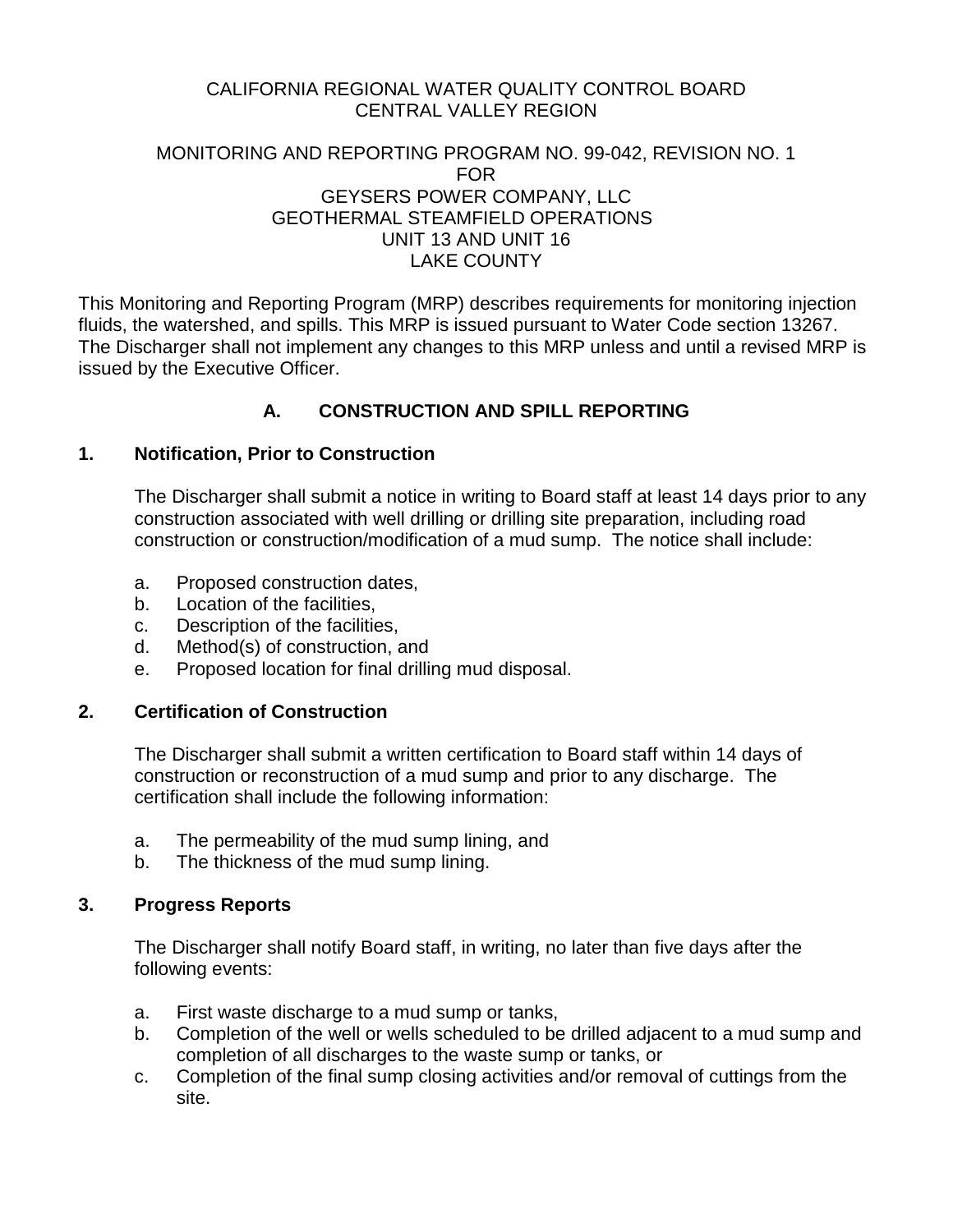## **4. Notification and Reporting of Circulation Losses**

The Discharger shall notify Board staff within 24 hours of any circulation loss during the construction of a well at depths less than 300 feet. Within seven days the Discharger shall provide a written report describing:

- a. The location of the well,
- b. The depth of the well,
- c. The estimated amount of drilling mud lost, and
- d. Corrective actions which were implemented.

## **5. Spill Notification and Reporting**

The Discharger shall immediately notify the Regional Water Board at (916) 464-3291 of any leak or spill of wastes which is in violation of the WDRs. However, if the spill is less than 100 gallons and is to ground, then the Discharger is not obligated to immediately notify the Board and instead shall include a description of the spill in the monthly monitoring report. If the spill is greater than 100 gallons and/or is to surface waters, the Discharger shall submit a written report within 14 days of the spill. All spill reports, including those included in the monthly monitoring reports, shall contain the following information:

- a. The location of the spill or leak,
- b. The estimated volume of the spill or leak,
- c. Measures taken to cleanup the spill or leak,
- d. Corrective actions which were implemented, and
- e. Results of monitoring conducted in accordance with Section B.2 of this Monitoring and Reporting Program if the spill is to surface waters.

The Discharger shall also notify the California Emergency Management Agency (CALEMA) at (800) 852-7550, and Lake County Department of Environmental Health at (707) 262-2222, or if no answer, (707) 263-2331, as appropriate.

## **B. MONITORING**

### **1. Injection Fluid Monitoring**

The Discharger shall record the following:

| <b>Item</b>                                | <b>Recording</b><br><b>Frequency</b> | <b>Reporting</b><br><b>Frequency</b> |
|--------------------------------------------|--------------------------------------|--------------------------------------|
| Names of active injection wells            | Monthly                              | Monthly                              |
| Volume discharged to each well (gallons)   | Monthly                              | Monthly                              |
| Source(s) of water injected into each well | Monthly                              | Monthly                              |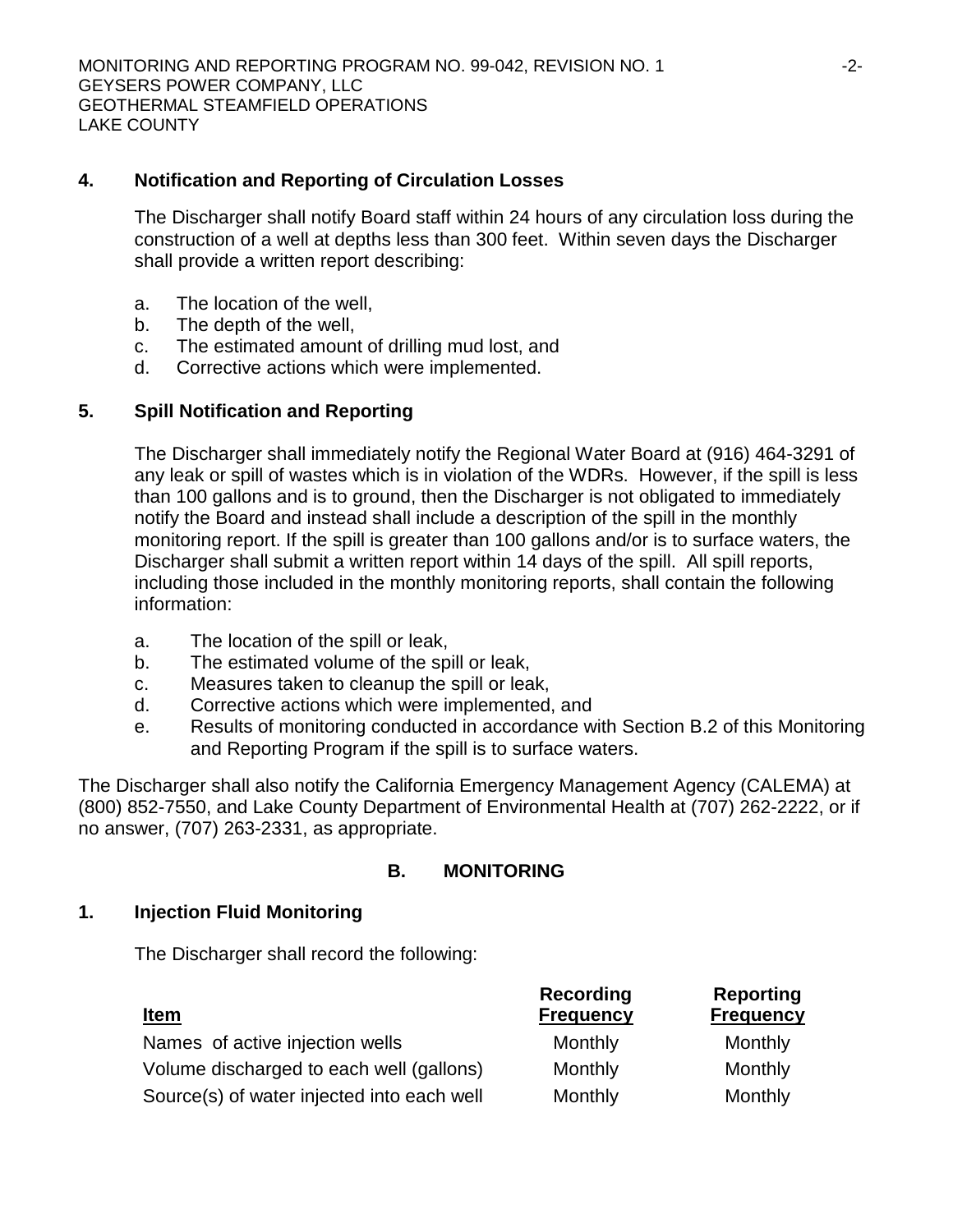The Discharger shall collect and analyze samples of injection fluid (consisting of geothermal condensate and other wastewaters used in the injection system) on an annual basis between June and September of each year. Samples shall be collected from each injection well which is active on the date of sampling. Samples shall be collected just upstream of the flow control valve from a location in the piping with positive pressure. Samples shall be representative of field activities and injectate used at each active well. The samples shall be analyzed for the following constituents:

|                                 |              | Type of       | Sampling         | Reporting        |
|---------------------------------|--------------|---------------|------------------|------------------|
| <b>Constituents/Parameter</b>   | <b>Units</b> | <b>Sample</b> | <b>Frequency</b> | <b>Frequency</b> |
| <b>Electrical Conductivity</b>  | mmhos/cm     | Grab          | Annually         | Annually         |
| pH                              | pH Units     | Grab          | Annually         | Annually         |
| <b>Total Coliform Organisms</b> | MPN/100 mL   | Grab          | Annually         | Annually         |
| <b>Total Dissolved Solids</b>   | mg/L         | Grab          | Annually         | Annually         |
| Ammonia                         | mg/L         | Grab          | Annually         | Annually         |
| Chloride                        | mg/L         | Grab          | Annually         | Annually         |
| <b>Nitrate</b>                  | mg/L         | Grab          | Annually         | Annually         |
| <b>Nitrite</b>                  | mg/L         | Grab          | Annually         | Annually         |
| Arsenic                         | mg/L         | Grab          | Annually         | Annually         |
| <b>Boron</b>                    | mg/L         | Grab          | Annually         | Annually         |
| Cadmium                         | mg/L         | Grab          | Annually         | Annually         |
| Chromium (Total)                | mg/L         | Grab          | Annually         | Annually         |
| Mercury                         | mg/L         | Grab          | Annually         | Annually         |
| Iron                            | mg/L         | Grab          | Annually         | Annually         |
| Lead                            | mg/L         | Grab          | Annually         | Annually         |
| <b>Sulfate</b>                  | mg/L         | Grab          | Annually         | Annually         |
| Silver                          | mg/L         | Grab          | Annually         | Annually         |
| Thallium                        | mg/L         | Grab          | Annually         | Annually         |
| Vanadium                        | mg/L         | Grab          | Annually         | Annually         |

### **2. Spill or Leak Monitoring**

In the event of a spill or leak of wastes that enters surface waters, the Discharger shall immediately implement the following monitoring program:

| <b>Sampling</b><br><b>Location</b> | <b>Units</b> | <b>Type of</b><br><b>Sample</b> |
|------------------------------------|--------------|---------------------------------|
| 001, 002, 003                      | mmhos/cm     | Grab                            |
| 001, 002, 003                      | pH Units     | Grab                            |
| 001, 002, 003                      | mg/L         | Grab                            |
| 001, 002, 003                      | mg/L         | Grab                            |
| 001, 002, 003                      | mq/L         | Grab                            |
| 001, 002, 003                      | mq/L         | Grab                            |
| 001, 002, 003                      | mg/L         | Grab                            |
| 001, 002, 003                      | mg/L         | Grab                            |
|                                    |              |                                 |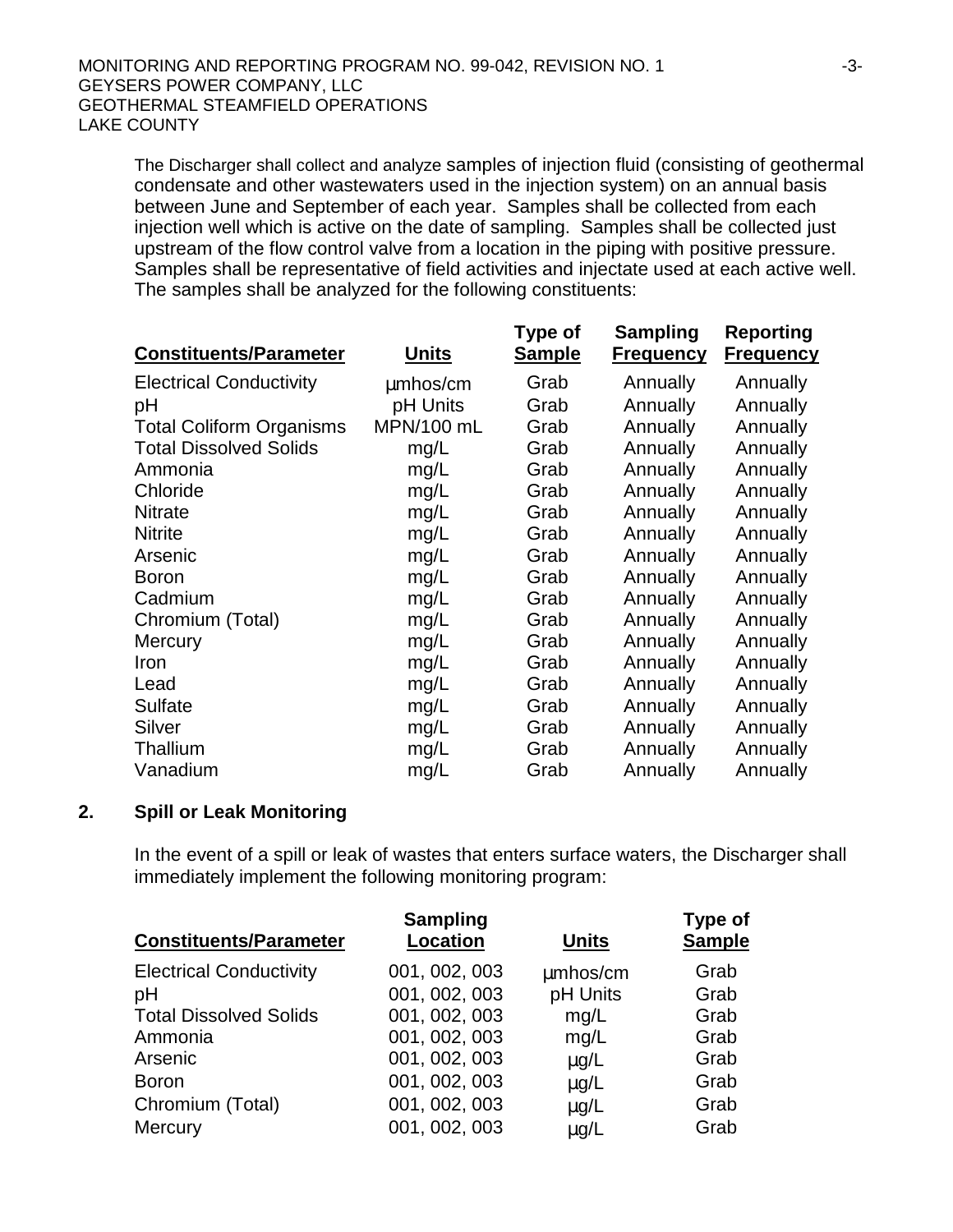| <b>Constituents/Parameter</b> | <b>Sampling</b><br><b>Location</b> | <b>Units</b> | Type of<br><b>Sample</b> |
|-------------------------------|------------------------------------|--------------|--------------------------|
| Chloride                      | 001, 002, 003                      | mg/L         | Grab                     |
| <b>Nitrate</b>                | 001, 002, 003                      | mg/L         | Grab                     |
| Sulfate                       | 001, 002, 003                      | mq/L         | Grab                     |
| Oil and Grease <sup>1</sup>   | 001, 002, 003                      | mq/L         | Grab                     |
| Turbidity                     | 001, 002, 003                      | <b>NTU</b>   | Grab                     |
| <b>Total Coliform</b>         | 001, 002, 003                      | MPN/100 mL   | Grab                     |
| Flow of Receiving Water       | 002, 003                           | gal/min      | <b>Estimate</b>          |
| Spill Volume                  | 001                                | gal          | <b>Estimate</b>          |

<sup>1</sup> Petroleum Related Spills Only

**Sampling Location 001** shall be at the source of the spill and shall be representative of the material spilled. It shall be sampled as soon after the spill as possible.

**Sampling Location 002** shall be in the affected surface water stream at a point upstream from the area influenced by the spill and shall be sampled once as soon after the spill as possible.

**Sampling Location 003** shall be in the affected surface water stream within the zone influenced by the spill and shall be relocated as the influenced zone proceeds downstream. It shall be sampled as soon after the spill as possible. Additional sampling may be required by the Executive Officer.

#### **3. Watershed Monitoring**

The Discharger shall monitor surface waters up and downgradient of geothermal operations through the collection of samples shown on Attachment A of the WDRs. Samples shall be collected and analyzed for at least the following constituents:

| <b>Constituents/Parameter</b>  | <b>Units</b> | <b>Type</b><br>of Sampl | <b>Sampling Fre</b><br>quency | <b>Reporting</b><br><b>Frequency</b> |
|--------------------------------|--------------|-------------------------|-------------------------------|--------------------------------------|
|                                |              | $\overline{\mathbf{e}}$ |                               |                                      |
| <b>Electrical Conductivity</b> | mmhos/cm     | Grab                    | Annually                      | Annually                             |
| pH                             | pH Units     | Grab                    | Annually                      | Annually                             |
| <b>Total Dissolved Solids</b>  | mg/L         | Grab                    | Annually                      | Annually                             |
| Arsenic                        | mg/L         | Grab                    | Annually                      | Annually                             |
| <b>Barium</b>                  | mg/L         | Grab                    | Annually                      | Annually                             |
| <b>Boron</b>                   | mg/L         | Grab                    | Annually                      | Annually                             |
| Chromium (Total)               | mg/L         | Grab                    | Annually                      | Annually                             |
| <b>Mercury</b>                 | mg/L         | Grab                    | Annually                      | Annually                             |
| Chloride                       | mg/L         | Grab                    | Annually                      | Annually                             |
| Sulfate                        | mg/L         | Grab                    | Annually                      | Annually                             |
| <b>Nitrate</b>                 | mq/L         | Grab                    | Annually                      | Annually                             |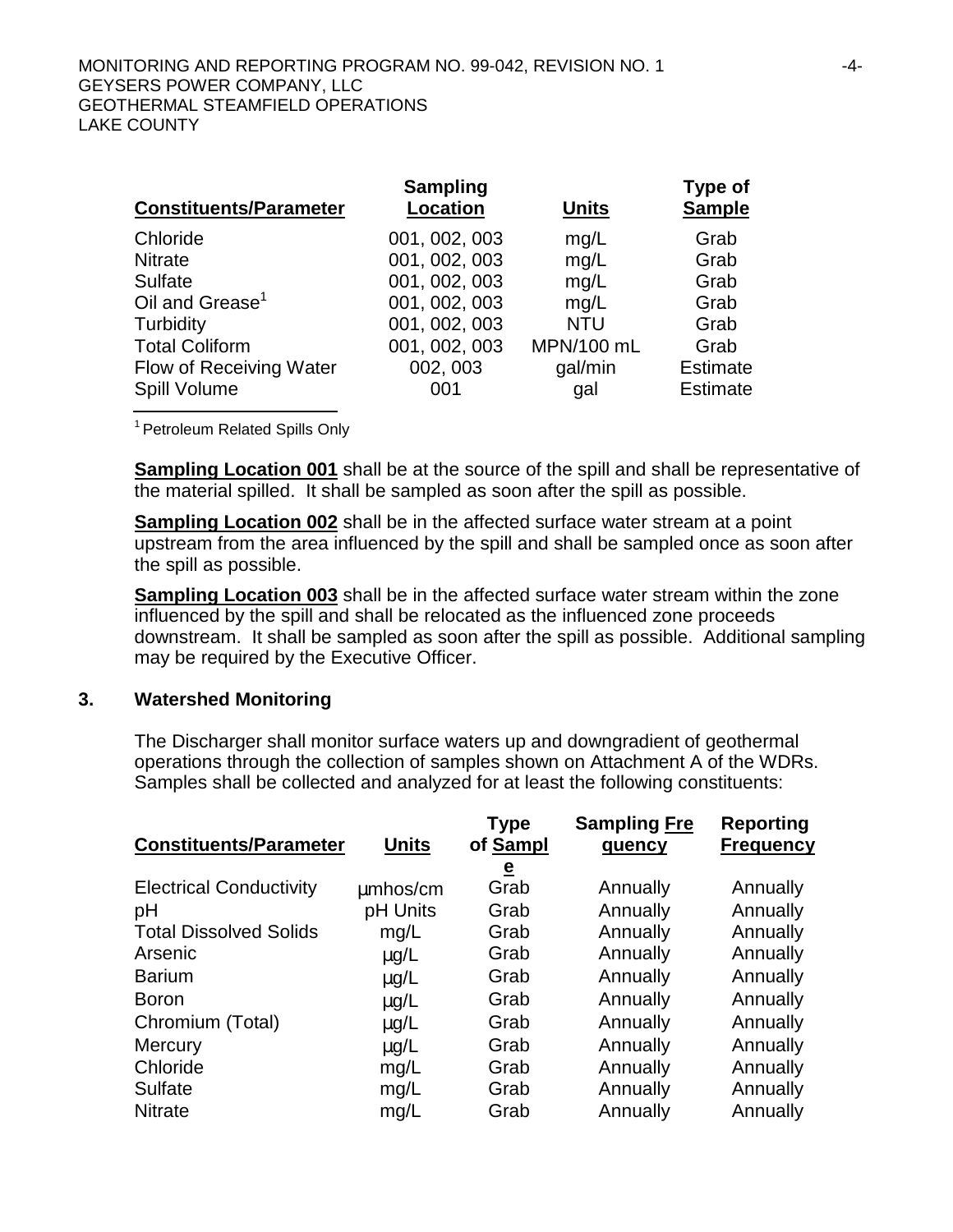## **C. REPORTING**

In reporting monitoring data, the Discharger shall arrange the data in tabular form so that the date, sample type, condensate, etc.), and reported analytical result for each sample are readily discernible. The data shall be summarized in such a manner to clearly illustrate compliance with waste discharge requirements and spatial or temporal trends, as applicable. The results of any monitoring done more frequently than required at the locations specified in the Monitoring and Reporting Program shall be reported to the Regional Water Board in the next scheduled monitoring report.

### **1. Monthly Reporting**

Monthly monitoring reports shall be submitted to the Regional Water Board by the **1st day of the second month** following collection of the samples/data. Monthly reports shall include the following:

- a. A record of all transfers of waste from any mud sump or cuttings from the drill pad. The record shall include the type and amount of waste removed and the location of the new disposal site.
- b. Types and volumes of water delivered to each injection well, including approximations of condensate and on-site domestic wastewater contributions.
- c. A discussion of any anomalous events or inspection discrepancies associated with the conveyance or injection systems.
- d. Summary of any unauthorized releases or spills, including spill reporting information for spills of less than 100 gallons to ground.
- e. The results of the spill monitoring when the spill is to surface water.
- f. Discussion of pertinent field activities and problems encountered.

### **2. Annual Reporting**

The following monitoring results shall be submitted annually to the Regional Water Board by **1 February** of each year:

- a. Description and dates of significant well drilling, wellpad or sump refurbishment, road construction, sump construction or closure, spills and/or releases or other significant activities which occurred within the monitoring period.
- b. A discussion of compliance and the corrective actions taken, as well as any planned or proposed actions needed to bring the discharge into full compliance with the waste discharge requirements.
- c. A discussion of any data gaps and potential deficiencies/redundancies in the monitoring system or reporting program.